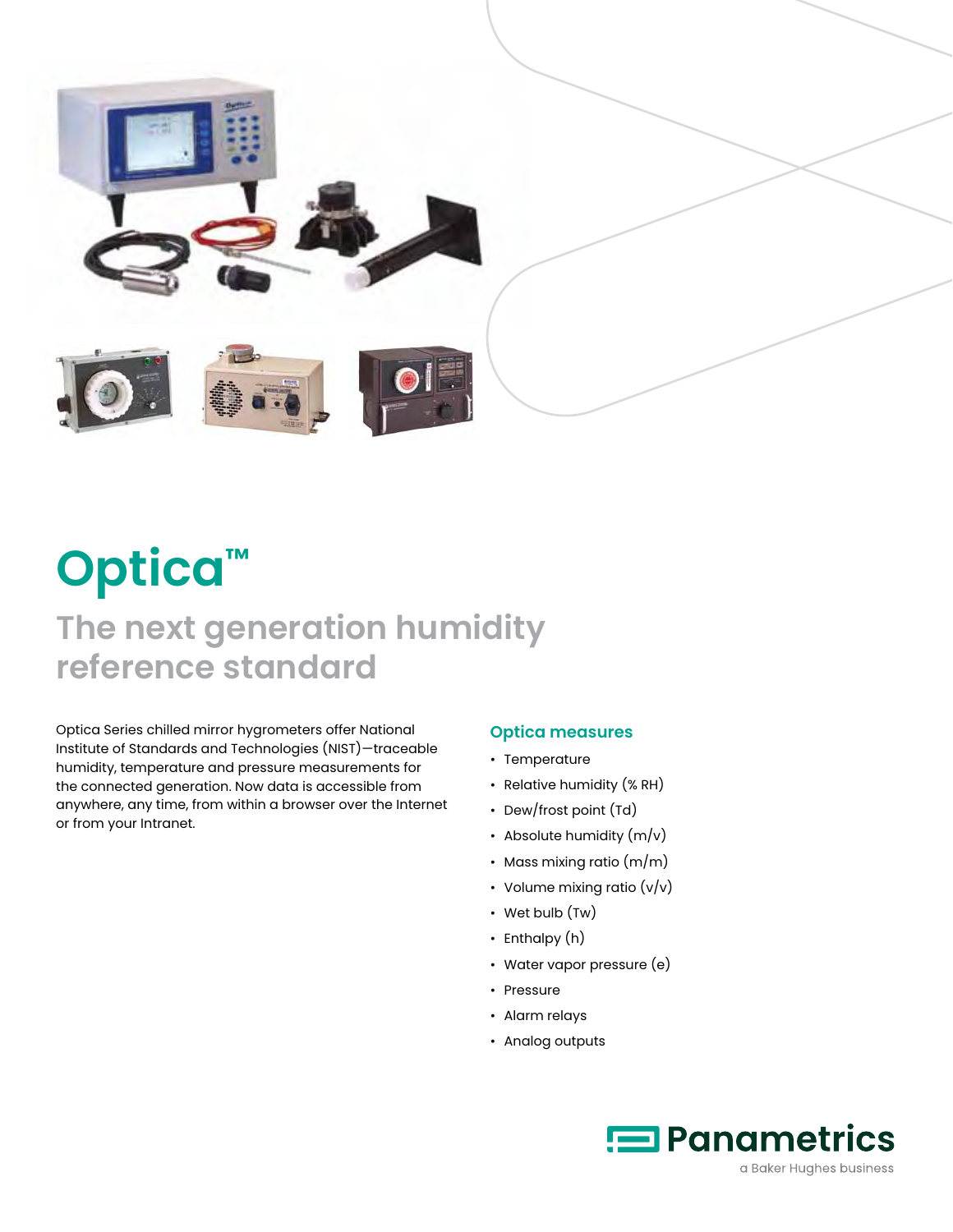Fundamental dew point measurement is a primary measurement used as a transfer standard for calibrating other humidity instruments and sensors. Chilled mirrors are also the sensors of choice when process and laboratory measurements call for high precision without long term drift. Optica may be used with four, fully interchangeable chilled mirror sensors to provide a measurement range from -103°F to 185°F (-75°C to 85°C) dew point with 0.36°F (0.2°C) or better accuracy. Inputs for a 100 W RTD and silicon-based piezoresistive pressure transducer ensure precision measurements, which are used to convert the dew point to any metric, English or userdefined unit of humidity measurement.

#### **Communications**

- Ethernet port
- Java-based applet loads in web browsers
- Data logger 6 megabyte memory
- Recorded data uploads in ASCII format
- Exports to spreadsheets
- Real time "strip chart" graphing
- Color VGA or 4 x 40 matrix display

#### **Software**

The Optica software is easy to navigate. Users select readout display, strip chart, analog output scale, digital communications, self-diagnostics, cleaning and data logging with intuitive pull-down menus. Setup values can be saved in memory and loaded anytime, either locally or from anywhere via the Ethernet port.



#### **In the lab or on the plant floor**

- Calibration labs
- Process control
- Clean rooms
- Environmental test chambers
- Precision HVAC monitoring and control
- Fuel cells
- Heat exchanger and refrigerant coil calorimeters
- Thermal processing/heat treating
- Semiconductor manufacturing
- Storage areas
- Pharmaceutical validation chambers
- Engine test cells and emissions testing
- Aircraft engines and turbines

#### **Functionality**

The Optica simultaneously measures dew point, temperature and pressure. The analyzer is equipped with programmable math functions to produce custom units. In,  $\exp +$ ,  $\exp x$  and  $\int$ functions enable derived engineering units to be displayed, recorded and transmitted to data acquisition systems. The analyzer input channel is a standard 4 to 20 mA/0 to 5 VDC input, so the Optica can be connected to any type of process transmitter and be configured to display engineering units.



"Plug and play" setup is easily accomplished with standard connectors for power, sensor and analog outputs.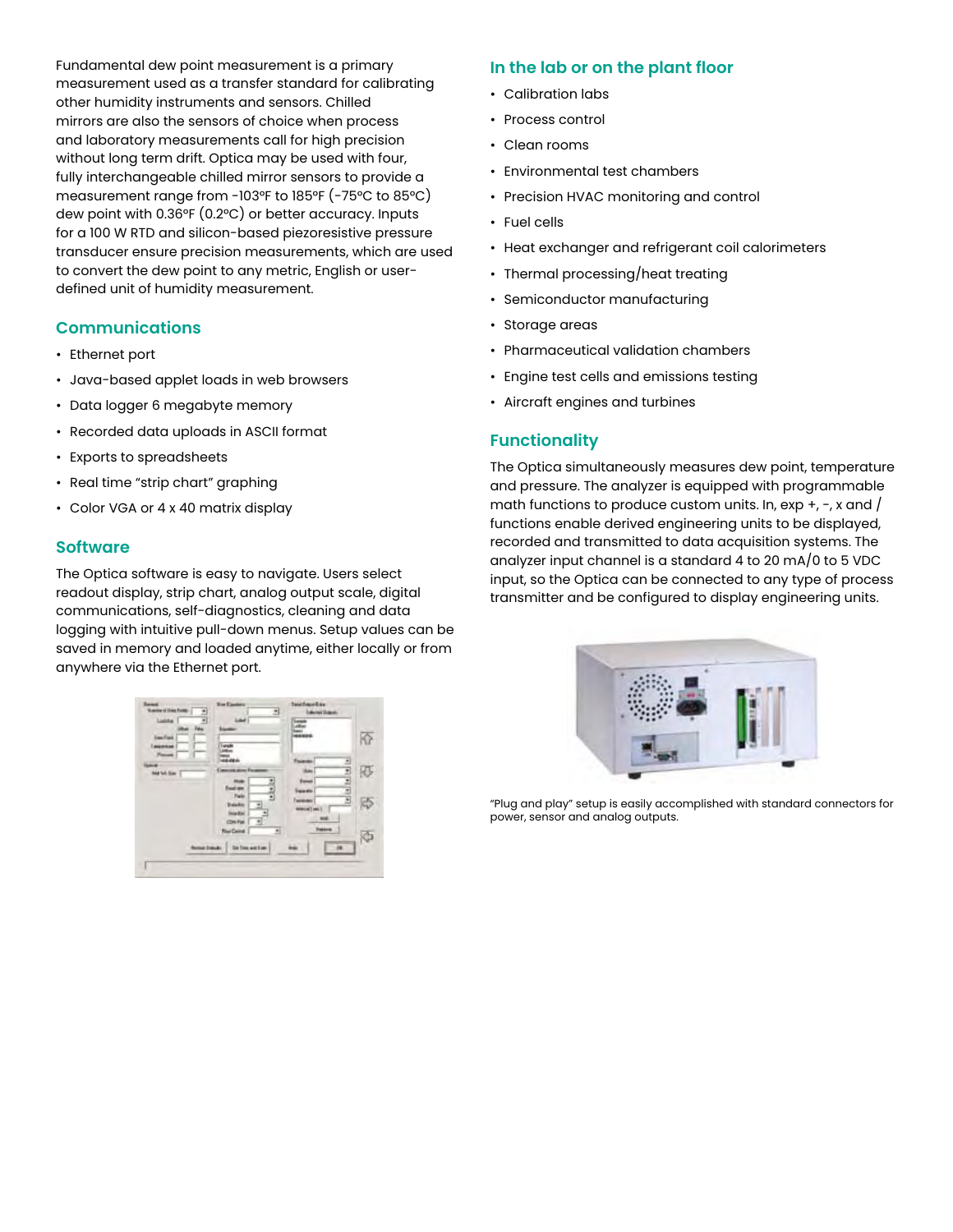### **Chilled mirror sensors theory of operation**

These chilled mirror hygrometers are used in standards and metrology labs as well as in industrial applications where precise and repeatable humidity measurement and control is required. The inherent accuracy and long term stability provides many advantages over other types of humidity measurement technologies. Chilled mirrors fundamentally measure the dew or frost point temperature directly by controlling a reflective surface to an equilibrium temperature between dew/frost formation and evaporation, and precisely measuring the temperature of the mirror at this point.

The chilled mirror sensors consist of a small polished hexagonal rhodium, or platinum mirror attached to thermoelectric cooling module (TEC). The Optica analyzer's servo controller applies current to the TEC, which causes the mirror to cool. The mirror is illuminated with a regulated Gas emitter, which transmits light in the infrared spectrum. The light reflected by the mirror is received by a photodetector. When water vapor condenses on the mirror as water or frost (ice crystals), the light received by the photodetector is reduced due to scattering. This results in the servo controller reducing the power causing the mirror to slightly warm. The Optica's control system will modulate the amount of current flowing though the TEC to maintain a temperature where the rate of condensation and evaporation of water molecules and the mass of water on the mirror is constant. The resulting temperature of the mirror is then, fundamentally by definition, equal to the dew or frost point temperature. A precision four-wire platinum RTD imbedded in the mirror measures the temperature. The accuracy of the dew point measurement has been validated to an accuracy of ±0.36°F (±0.2°C) dew/frost point. The precision can also be enhanced to  $\pm$ 0.27°F ( $\pm$ 0.15°C) dew/frost point.

Dry bulb temperature is measured with a precise fourwire 100 W platinum RTD and pressure is measured with a piezoresistive silicon pressure transducer. The dew/frost point and dry bulb RTD resistance signals are conditioned and amplified by the Optica monitor to display and transmit dew/frost point and temperature. The pressure sensor transmits an amplified 4 to 20 mA signal that is powered by the Optica. The cardinal measurements of dew/frost point, dry bulb temperature and pressure are used to calculate other humidity parameters such as relative humidity, wet bulb, mass mixing ratio, volumetric mixing ratio, absolute humidity, enthalpy and water vapor pressure values using psychometric equations.

The RTD sensor is embedded in the chilled mirror and never comes in contact with the process or test environment. The wetted parts consist of the platinum or rhodium mirror, a stainless steel or mylar vapor barrier and epoxy sealant. The net result is drift-free humidity measurement designed to maintain accuracy specifications for many years.

Chilled mirrors require a nominal flow rate across the mirror to achieve the optimal dew/frost formation and response time. The sensor should either be installed in a duct with moving air or be equipped with a sampling pump. The optimum flow rate is 0.5 to 5 SCFH (0.25 to 2.5 L/min).

Our application engineers will discuss your application in detail and provide a recommendation for a complete measurement system best suited to your needs.

## **Self cleaning and digital control**

For environments where physical contaminants such as dust, oil mist and pollen are present, the use of a sampling system with a filter media is recommended. The filter media must be hydrophobic so as to not absorb or release water vapor into the test stream. Over time the mirror can be etched or pitted by particulate, altering the light scattering characteristics. Panametrics mirrors are field replaceable. The standard rhodium mirror may be upgraded to platinum for industrial applications.

PACER® (Program Automatic Error Reduction) is a patented contamination compensation scheme. The PACER cycle may be initiated manually or by programming a timed cycle. The cycle starts by capturing the data (during the PACER cycle a constant value is transmitted) and cooling the mirror well below the dew point such that a thick dew layer forms on the mirror. The mirror is then rapidly heated. During the heating a significant amount of soluble and some non-soluble contamination is flash evaporated. The contamination left on the mirror tends to aggregate in dry islands or spots (much like a glass that comes out of a dishwasher). This process leaves approximately 85% of the mirror clean. The light signal received by the photodetector is compared against a reference LED/photodetector and the two signals are "balanced," effectively negating the effect of the residual contamination left on the mirror. The PACER cycle works very well, but eventually manual cleaning may be required. All the chilled mirror sensor surfaces are accessible for manual cleaning. Cleaning is a simple process consisting of wiping the mirror with a cotton swab wetted with cleaning solution or distilled water. (Distilled water is recommended as the final cleaning agent.)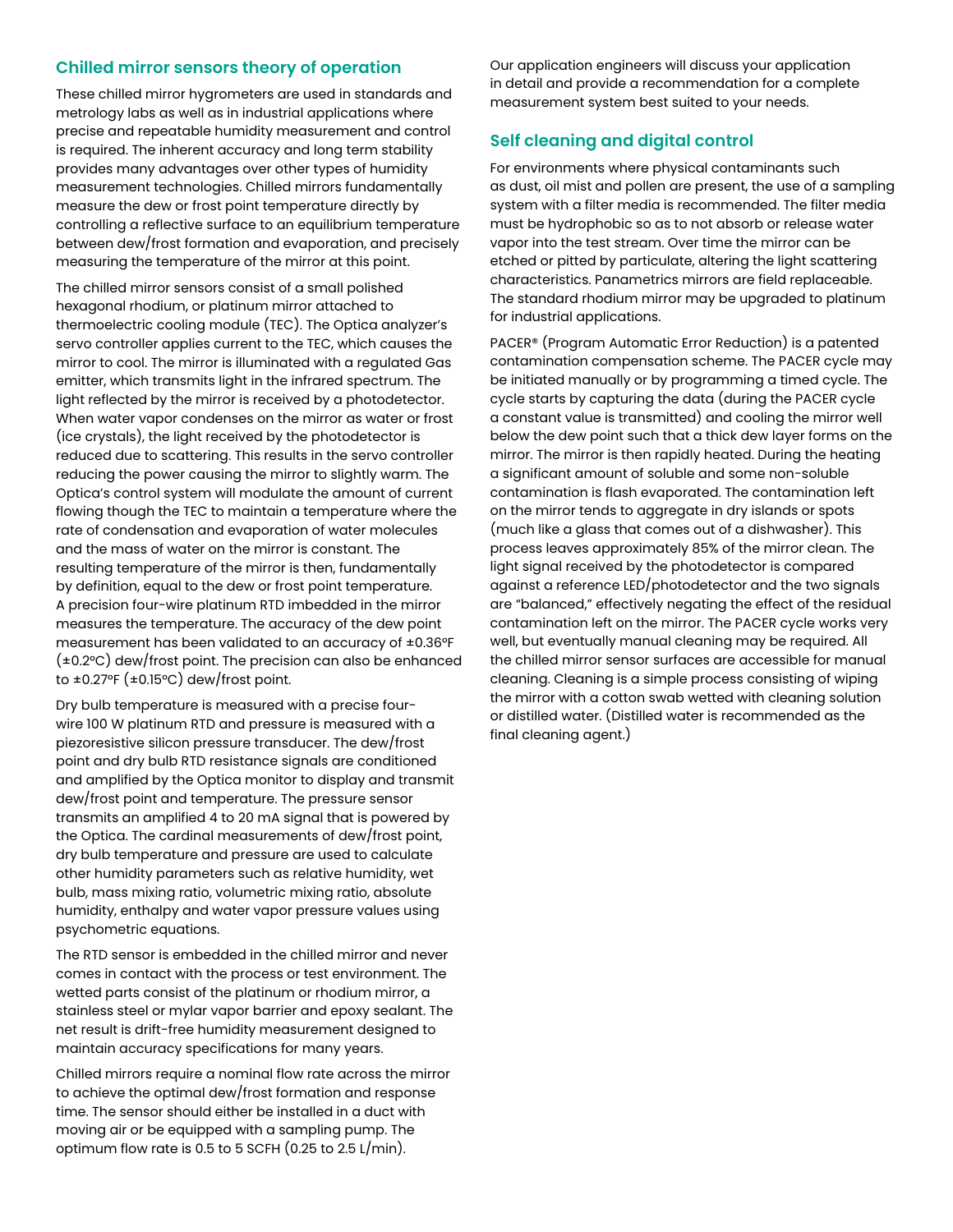

taking time-based sumples when the dew point is wit<br>a predetermined proportional band. By recording the cooling in control enectively predicts the<br>magnitude of change and adjusts the current to the Digiloop™ control overcomes the limitations of traditional analog PID (Proportional Integral and Derivative) control. analog r is (i reportional integral and benvalive) control<br>Analog temperature control produces oscillations andicy temperature control produces oscillations<br>particularly at high or trace humidity levels. It is difficult particularly at high or trace numbery levels. It is almoated<br>to apply self-tuning or PID constants to analog control loops, which are over damped or under damped. Digiloop loops, when are over damped or ander damped. Dighoop<br>utilizes digital sampling and feed-forward control by atinges digital sampling and leed Torward control by a proportional band. By recording the -based samples when the dew point is within oscillations, the digital control effectively predicts the magnitude of change and dajusts the carrent to the<br>thermoelectric cooling module, which steps the mirror temperature in 0.09°F (0.05°C) increments. This results in a 0.09°F (0.05°C) increments. This results in a significantly significantly improved control and dew point precision. Ignoop Control Overcomes the immutuons of trudition<br>exists PID (Presenting allabeared and Derivative) each opply sentiumly or no constants to analog control predetermined proportional band, by recording the imperature in 0.00 T (0.00 C) increments.  $\mathsf{I}$  control overcomes the limitations of tradition over a cover damped. Digital or under damped. Digital under damped. Digital under designation of the digital u<br>In an outlier digital under the unit of the under digital under the digital under the under digital under the digital control effectively predicted in the magnitude of  $\frac{1}{2}$  $\frac{1}{2}$ imperature in 0.09ºE (0.05ºC) increments p





Digiloop control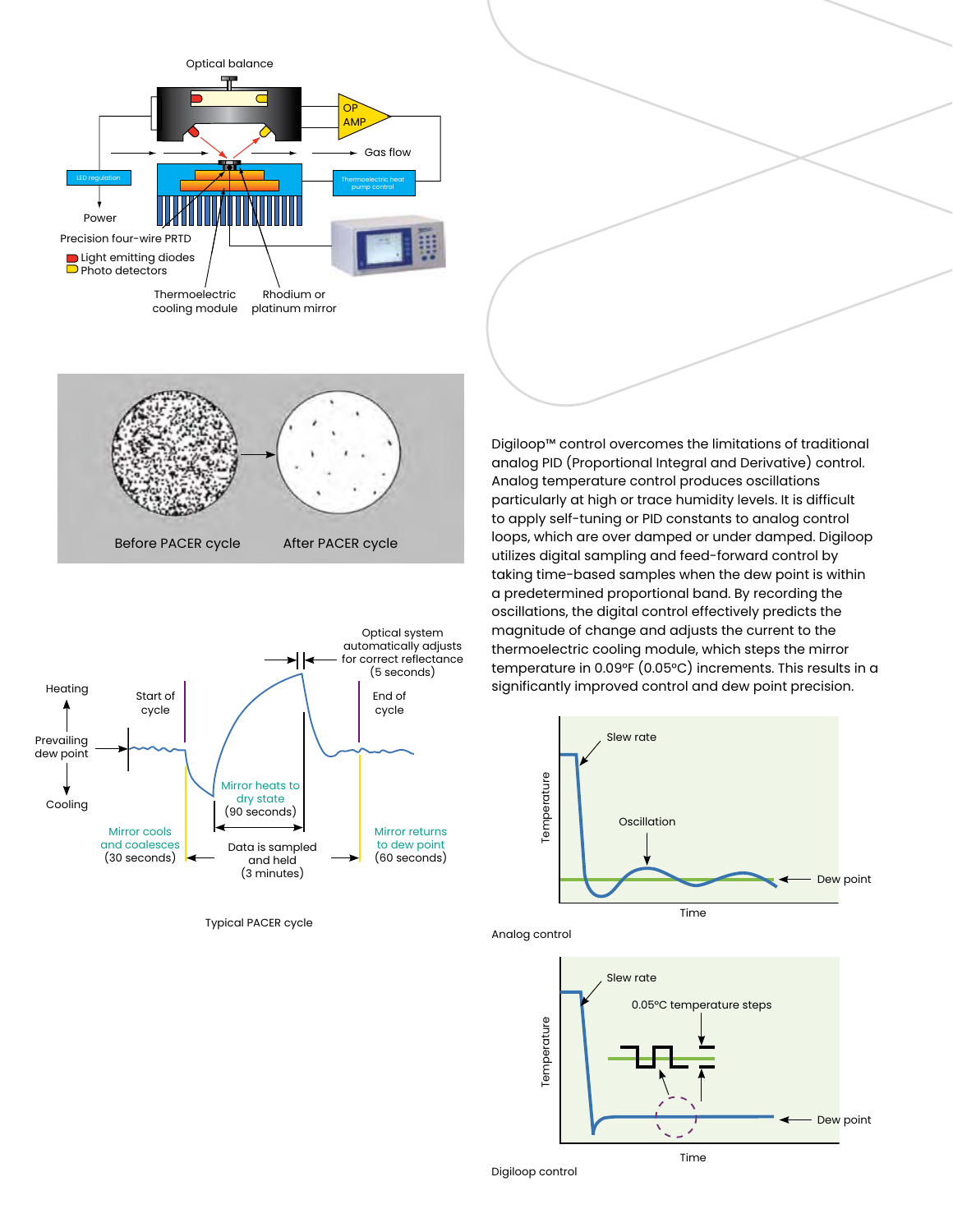# **Optica specifications**

Color VGA with data logger and ethernet communications available in bench or 19" rack styles.

#### **Power**

95 to 265 VAC, 50/60 Hz, 200 watts

### **Electrical I/O**

IEC-style AC receptacle (bench mount), multipin chilled mirror and temperature sensor/cable connectors, screw terminals for analog outputs, DB-9 for RS232 and 10 base-T for ethernet.

#### **Measured Parameters**

Dew point, temperature and 4 to 20 mA/0 to 5 VDC

#### **Calculated Parameters**

Relative humidity, wet bulb, mass mixing ratio, volumetric mixing ratio, absolute humidity, water vapor pressure and enthalpy in English and metric units, as well as userconfigured units.

#### **Inputs**

1/3 Class A DIN 43760, 100 W RTD and dew/frost point and dry bulb temperature. Loop powered 4 to 20 mA DC at 500 W maximum load.

#### **Accuracy**

System accuracy ±0.36°F (±0.2°C) for dew/frost point, ±0.27°F (±0.15°C) for temperature, 0.5% full scale (FS) for pressure.

**Range**

Governed by sensor

**Hystersis**

Negligible

**Sensitivity**

0.1% FS

**A/D**

16 bit



#### **Data logger memory**

6 megabytes

#### **Display**

1/4 color VGA enables up to six parameters to be displayed

#### **Operating temperature**

32°F to 122°F (0°C to 50°C)

#### **Cooling rate**

0.27°F (1.5°C )/sec typical above 32°F (0°C)

#### **Digital Interface**

RS232 port, ethernet port\*

#### **Digital output format**

Data ASCII text, ethernet java applet password protected\*

#### **TCP/IP address**

User programmable\*

#### **Analog outputs**

(2) 4 to 20 mA and 0 to 5 VDC, user configurable and scalable

#### **Analog outputs**

(2) 5 A at 250 V, form C, (SPDT) relays

#### **Enclosure**

Benchtop: Type 1

### **Weight**

Benchtop: 8 lb (3.6 kg)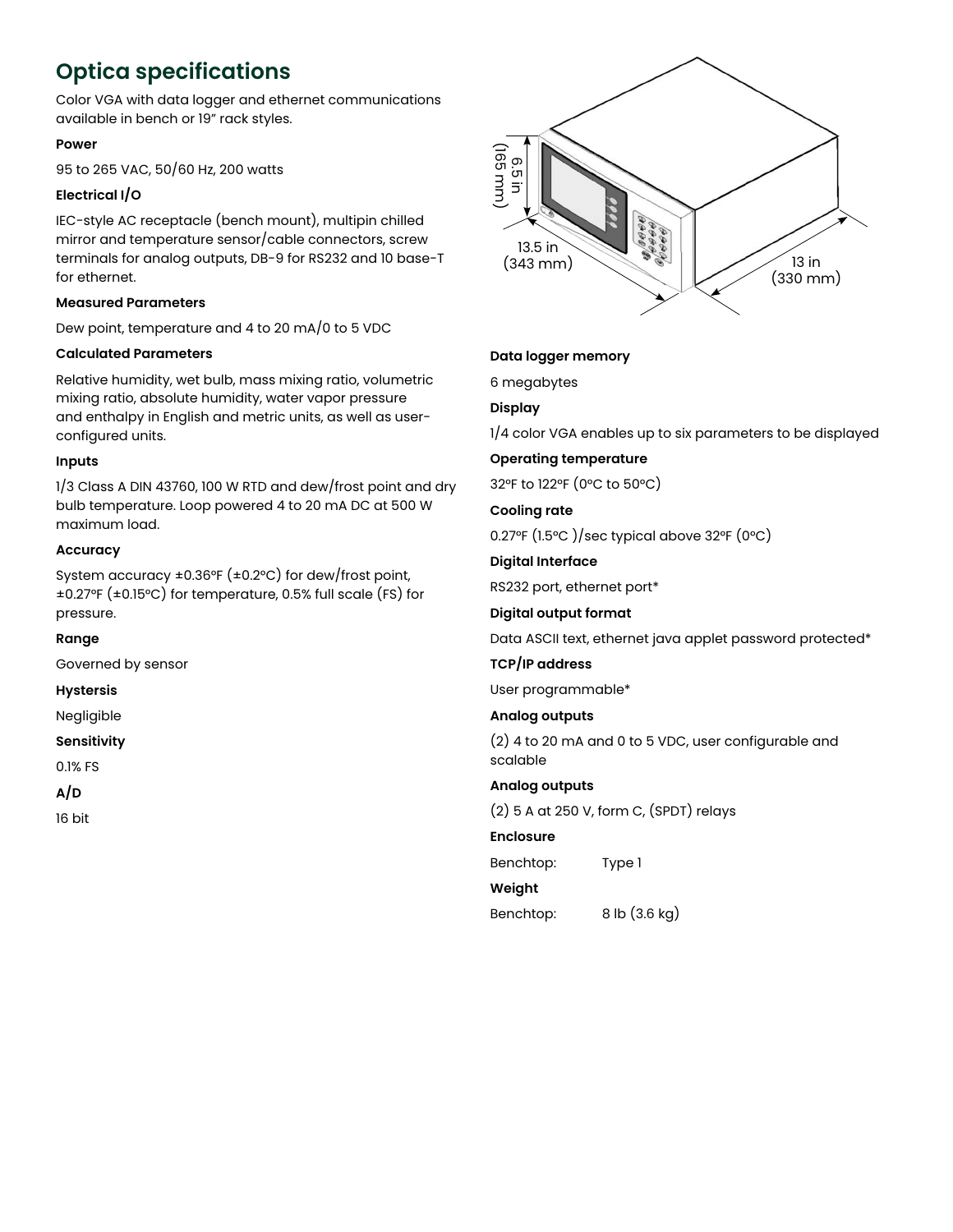# **1111H single-stage chilled**  1111H Single-Stage Chilled **mirror specifications**<br><sub>Sensing element</sub>

#### **Sensing element**

Four-wire 1/3 Class A DIN 43760 RPT, 100 W @ 32°F (0°C) **Sensing Element**

### Dew/frost point accuracy

Standard: ±0.36°F (±0.2°C)

Optional: ±0.27°F (±0.15°C) **Dew/Frost Point Accuracy**

#### **Sensitivity** Standard: ±0.36°F (±0.2°C)  $\mathbf{C}$ F ( $\mathbf{C}$ ):  $\mathbf{C}$   $\mathbf{C}$   $\mathbf{C}$   $\mathbf{C}$   $\mathbf{C}$   $\mathbf{C}$   $\mathbf{C}$   $\mathbf{C}$   $\mathbf{C}$   $\mathbf{C}$   $\mathbf{C}$   $\mathbf{C}$   $\mathbf{C}$   $\mathbf{C}$   $\mathbf{C}$   $\mathbf{C}$   $\mathbf{C}$   $\mathbf{C}$   $\mathbf{C}$   $\mathbf{C}$   $\mathbf{C}$   $\mathbf{C}$   $\$

>0.05°F (>0.03°C)

#### **Repeatability Sensitivity**

±0.09°F (±0.05°C) >0.05°F (>0.03°C)

#### **Hysteresis Repeatability**

Negligible<br>.

#### **Cooling stages**

Single stage thermoelectric cooling (TEC) module **Hysteresis**

# **Auxiliary cooling** Negligible

Not applicable **Cooling Stages**

#### **Depression**  $sion$  . Thermoelectric cooling (TEC) module  $\mathcal{L}(\mathcal{T})$  module  $\mathcal{T}(\mathcal{T})$

81°F (45°C) at 77°F (25°C) dry bulb and atmospheric pressure

#### **Typical measurement range Auxiliary Cooling**  $\sum_{i=1}^{n}$

5°F to 77°F (-15°C to 25°C) dew/frost point (Td) in air @ 77°F (25°C) and atmospheric pressure. Equivalent to 5% to 100%<br><sub>P</sub>u RH.

Other humidity parameters based on calculations.

#### **Sample flow**

0.5 to 5.0 SCFH (0.25 to 2.5 L/min) **Typical Measurement Range**

#### Operating temperature *Acceptoin 1999 (-15°C)*  $\frac{1}{2}$ <sup>7</sup>F (25°C) and atmospheric pressure. Equivalent to  $\frac{1}{2}$

5°F to 176°F (-15°C to 80°C)

#### **Pressure** Other humidity parameters based on calculations.

-3 to 200 psig (0.8 to 15 bar)<br>-

#### **Power**

Derived from Optica





# **Sensor Body Sensor body**

Epoxy-coated aluminum Epoxy-coated aluminum

## **Filter**

ا<br>http:<del>r</del> Polytetrafluoroethylene (PTFE) filter (standard on 1111H-Polytetrafluoroethylene (PTFE) filter (standard on 1111H-GE)

## GE) **Mirror**

Standard: Rhodium-plated copper

**Optional:** Solid platinum

#### Standard: Rhodium-plated copper Sensor wetted material

Aluminum, copper, mylar, PTFE, rhodium or platinum

**Sensor Wetted Material Vapor barrier**

 $\mathbf{r}$ Mylar

#### **Vapor Barrier Electrical connector**

MS-style multipin connector

#### **Weight**

**Electrical Connector** 1 lb (1.4 kg) net

### **Accessories**

| MB-11          | Wall mounting bracket                               |
|----------------|-----------------------------------------------------|
| <b>PTFE-GE</b> | <b>PTFF</b> filter                                  |
| Р              | Platinum mirror                                     |
| x              | Enhanced accuracy $\pm 0.27$ °F ( $\pm 0.15$ °C) Td |
| O111D          | Pressure boss (IIIIH only)                          |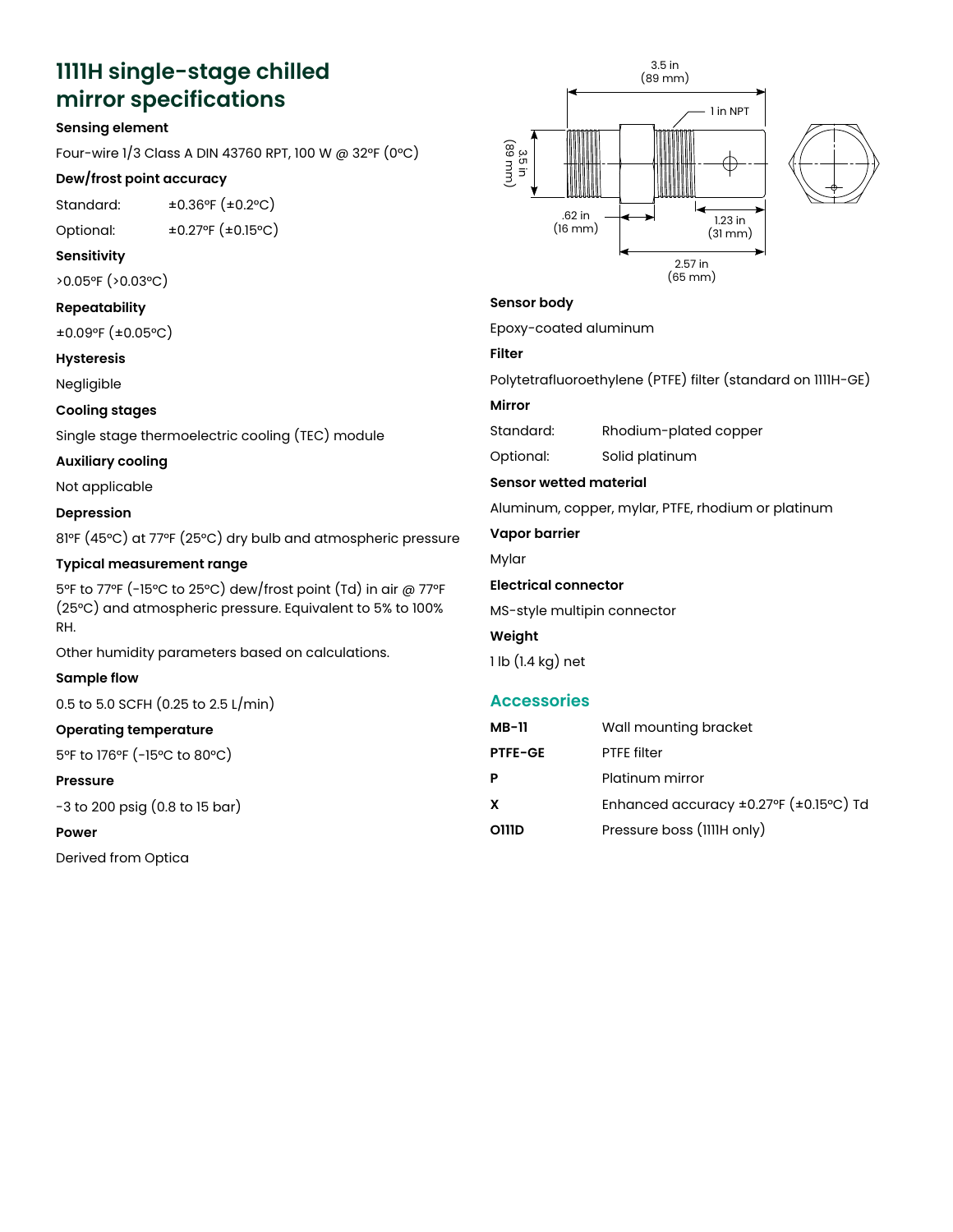# D2 two-stage chilled **mirror specifications** Specifications

#### **Sensing element**

Four-wire 1/3 Class A DIN 43760 RPT, 100 W @ 32°F (0°C) **Sensing Element**

## Dew/frost point accuracy

Standard: ±0.36°F (±0.2°C)

Optional: ±0.27°F (±0.15°C) **Dew/Frost Point Accuracy**  $\pm$ 0.27 F ( $\pm$ 0.15  $\pm$ )

#### **Sensitivity**  $\mathbf{y}$

>0.05°F (>0.03°C)

## **Repeatability Sensitivity**

±0.09°F (±0.05°C)  $\frac{1}{\sqrt{2}}$ 

#### **Hysteresis Repeatability**

Negligible  $\pm$ 

#### **Cooling stages**

Two-stage TEC module **Hysteresis** gunde in de

#### **Auxiliary cooling**

Not applicable **Cooling Stages**

#### **Depression**  $\mathbf{p}$

117°F (65°C) at 77°F (25°C) and atmospheric pressure **Auxiliary Cooling**

#### **Typical measurement range** neasurement r

31°F to 77°F (-35°C to 25°C) dew/frost point (Td) in air @ 77°F (25°C) and atmospheric pressure. Equivalent to 0.7% to 100% **Depression** RH.

Other parameters based on calculations.

#### **Sample flow Typical Measurement Range**

0.5 to 5.0 SCFH (0.25 to 2.5 L/min)  $\frac{1}{2}$ <sup>T</sup> (25° to 2.0  $\frac{1}{2}$  mass

#### Operating temperature

-13°F to 185°F (-25°C to 85°C) *Other parameters based on calculations.*

#### **Pressure**

150 psig (11 bar) maximum **Sample Flow**  $\overline{0}$ . To  $\overline{0}$ . Thus in the  $\overline{0}$ 

#### **Power**

Derived from Optica monitor

#### **Sensor body**  $\frac{1}{2}$

Cast aluminum with 314 stainless steel flow cell **Pressure**

#### **Mirror**

Standard: Rhodium-plated copper

Optional: Solid platinum Derived from Optica monitor



1/4 in compression stainless steel



#### **Sensor Wetted Material Sensor wetted material**

302, 316 stainless steel, silicone o-ring, BK-7 glass, 302, 316 stainless steel, silicone o-ring, BK-7 glass, rhodium or platinum mirror

#### **Vapor barrier**

Stainless steel

# Inlet/outlet

1/4 in OD tubing compression fittings

#### 1/4 in OD tubing compression fittings **Electrical connector**

Sub-D 15-pin connector mates with 2130 cable

#### **Electrical Connector Weight**

 $\mathcal{S}$ 4 lb (1.8 kg) net

#### **Weight** 4 lb (1.8 kg) net **Accessories**

- **P** Platinum mirror
- **Accessories X** Enhanced accuracy ±0.27°F (±0.15°C) Td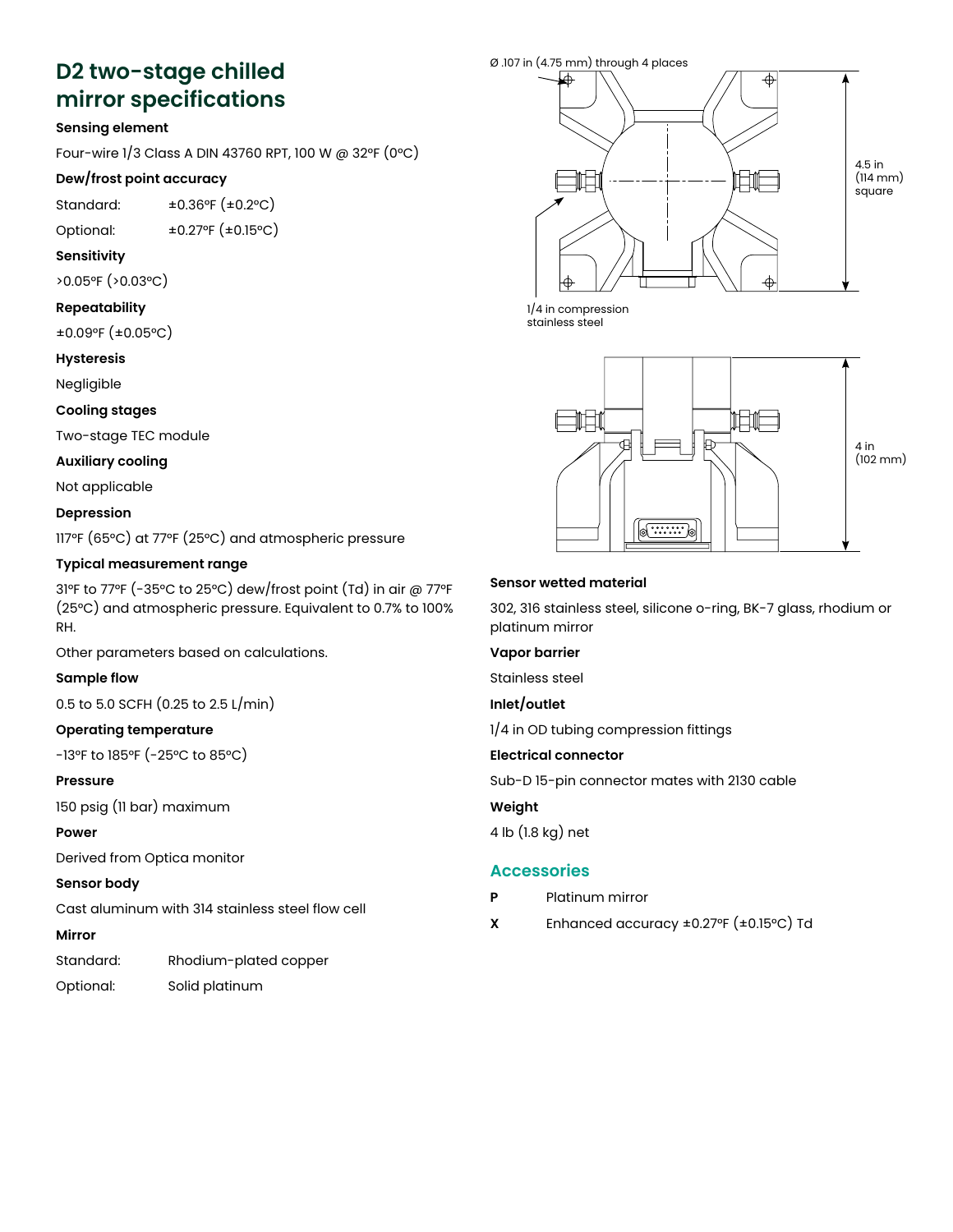# **1211H two-stage chilled**  1211H Two-Stage Chilled **mirror specifications** Mirror Specifications

#### **Sensing element**

Four-wire 1/3 Class A DIN 43760 RPT, 100 W @ 32°F (0°C) **Sensing Element**  $\frac{1}{2}$  C  $\frac{1}{2}$  C  $\frac{1}{2}$  C  $\frac{1}{2}$  C  $\frac{1}{2}$  C  $\frac{1}{2}$  C  $\frac{1}{2}$  C  $\frac{1}{2}$  C  $\frac{1}{2}$  C  $\frac{1}{2}$  C  $\frac{1}{2}$  C  $\frac{1}{2}$  C  $\frac{1}{2}$  C  $\frac{1}{2}$  C  $\frac{1}{2}$  C  $\frac{1}{2}$  C  $\frac{1}{2}$  C  $\frac{1}{2}$  C  $\frac{1$ 

#### **Dew/frost point accuracy**

Standard: ±0.36°F (±0.2°C) **Dew/Frost Point Accuracy**

Optional: ±0.27°F (±0.15°C) Standard: ±0.36°F (±0.2°C)

#### **Sensitivity** Optional: ±0.27°F (±0.15°C)

0.05°F (>0.03°C) **Sensitivity**

#### Repeatability

±0.09°F (±0.05°C)

#### **Hysteresis Repeatability**  $\pm$  0.05°F ( $\pm$ 0.05°C)

Negligible

## **Cooling stages Hysteresis**

Two-stage TEC modul<mark>e</mark>

#### **Depression**

117°F (65°C) at 77°F (25°C) and atmospheric pressure **Cooling Stages**  $\sigma$ <sub>c</sub>  $\sigma$  and  $\sigma$   $\sigma$   $\sigma$   $\sigma$   $\sigma$   $\sigma$   $\sigma$ 

#### **Typical measurement range**

31°F to 77°F (-35°C to 25°C) dew/frost point (Td) in air @ 77°F **Depression**  $(25°C)$  and atmospheric pressure. Equivalent to 0.7% to 100% RH.

Other parameters based on calculations. **Typical Measurement Range**

#### **Sample flow**  $\mathbf{S}^{\text{1}}$  to  $\mathbf{S}^{\text{2}}$

0.5 to 5.0 SCFH (0.25 to 2.5 L/min)  $\frac{1}{2}$ F (25°C) and at mospheric pressure. Equivalent to 0.7% and at mospheric pressure. Equivalent to 0.7% and 0.7% and 0.7% and 0.7% and 0.7% and 0.7% and 0.7% and 0.7% and 0.7% and 0.7% and 0.7% and 0.7% and 0.7% and  $\overline{0}$ . 5.0 SCFH  $(0.2)$ 

## **Operating temperature** *Other parameters based on calculations.*

5°F to 212°F (-15°C to 100°C) **Sample Flow**

#### **Pressure**  $\overline{\phantom{a}}$

300 psig (21 bar) maximum

#### **Power Operating Temperature**

Derived from Optica

#### **Sensor body Pressure**

Cast aluminum with 314 stainless steel flow cell aluminum with 314 stainles



#### **Mirror**

| Standard: | Rhodium-plated copper |  |
|-----------|-----------------------|--|
|           |                       |  |

Standard: Rhodium-plated copper Optional: Solid platinum

## Sensor wetted material

**Sensor Wetted Material** platinum mirror 302, 316 stainless steel, silicone o-ring, BK-7 glass, 302, 316 stainless steel, silicone o-ring, BK-7 glass, rhodium or

## Vapor barrier

Mylar (upgradeable to stainless steel)

## **Vapor Barrier Inlet/outlet**

1/4 in OD tubing compression fittings

## **Inlet/Outlet Electrical connector**

MS-style multipin connector mates with 2120 cable

#### **Weight**

**Electrical Connector** 4 lb (1.8 kg) net  $\mathcal{L}_{\mathcal{L}}$ 

### **Accessories**

|    | Platinum mirror                                     |
|----|-----------------------------------------------------|
| X  | Enhanced accuracy $\pm 0.27$ °F ( $\pm 0.15$ °C) Td |
| -S | Stainless steel vapor barrier                       |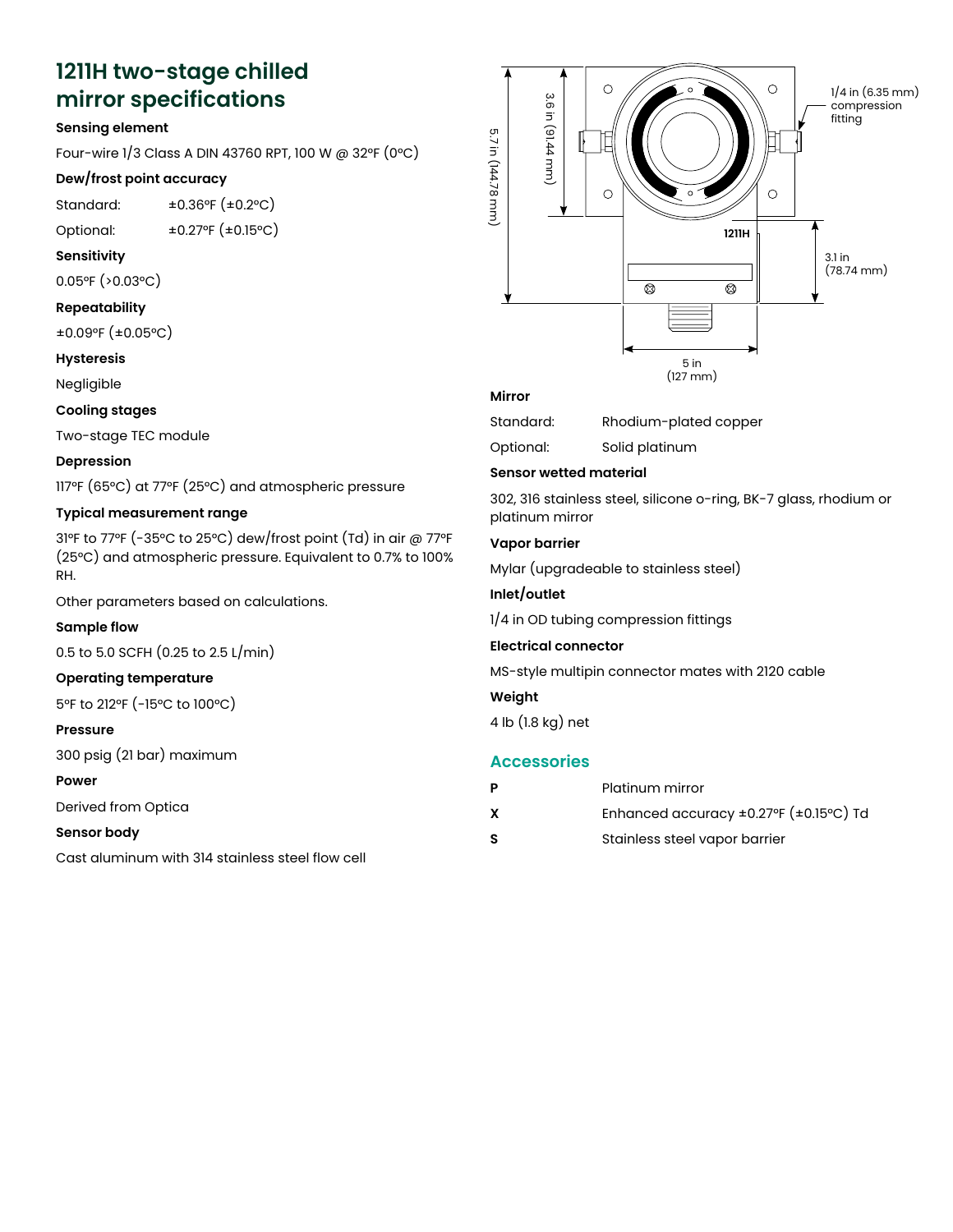# **SIM-12 heated two-stage chilled mirror specifications**

#### **Sensing element**

Four-wire 1/3 Class A DIN 43760 RPT, 100 W @ 32°F (0°C)

#### **Dew/frost point accuracy**

Standard: ±0.36°F (±0.2°C)

Optional: ±0.27°F (±0.15°C)

#### **Sensitivity**

>0.05°F (>0.03°C)

#### **Repeatability**

±0.09°F (±0.05°C)

#### **Hysteresis**

Negligible

#### **Cooling stages**

Two-stage TEC module

#### **Auxiliary cooling**

Not applicable

#### **Depression**

153°F (85°C) at 167°F (75°C) body temperature and atmospheric pressure

#### **Typical measurement range**

14°F to 167°F (-10°C to 75°C) dew/frost point (Td) in air @ 167°F (75°C) body temperature in 77°F (25°C) ambient temperature and atmospheric pressure. Equivalent to 0.7% to 100% RH.

Other parameters based on calculations.

#### **Sample flow**

0.5 to 5.0 SCFH (0.25 to 2.5 L/min)

#### **Operating temperature**

5°F to 212°F (-15°C to 100°C)

#### **Heater control**

Thermostatically controlled. Set point of 77°F (25°C), 104°F (40°C), 131°F (55°C), 158°F (70°C), 185°F (85°C) and 212°F  $(100°C)$ 



#### **Pressure**

50 psig (4.5 bar) maximum 100/115/230 VAC, 50/60 Hz, 75 watts

#### **Sensor body**

Cast aluminum with 314 stainless steel flow cell

#### **Sensor wetted material**

302, 316 stainless steel, silicone o-ring, BK-7 glass, rhodium or platinum mirror

#### **Mirror**

Standard: Rhodium plated copper

Optional: Solid platinum

#### **Vapor barrier**

Mylar (upgradeable to stainless steel)

#### **Electrical connector**

MS-style multipin connector

IEC receptacle for AC power

#### **Weight**

7 lb (3.2 kg) net

### **Accessories**

|          | Platinum mirror                                                                                                                                                              |
|----------|------------------------------------------------------------------------------------------------------------------------------------------------------------------------------|
| x        | Enhanced accuracy ±0.27°F (±0.15°C) Td                                                                                                                                       |
| s        | Stainless steel vapor barrier                                                                                                                                                |
| $HSS-12$ | Heated sampling system. SIM-12 heated<br>chilled mirror, SIM-HFT heated filter module<br>and SIM-HFM heated flowmeter mounted on<br>a plate with SIM-HSL heated sample line. |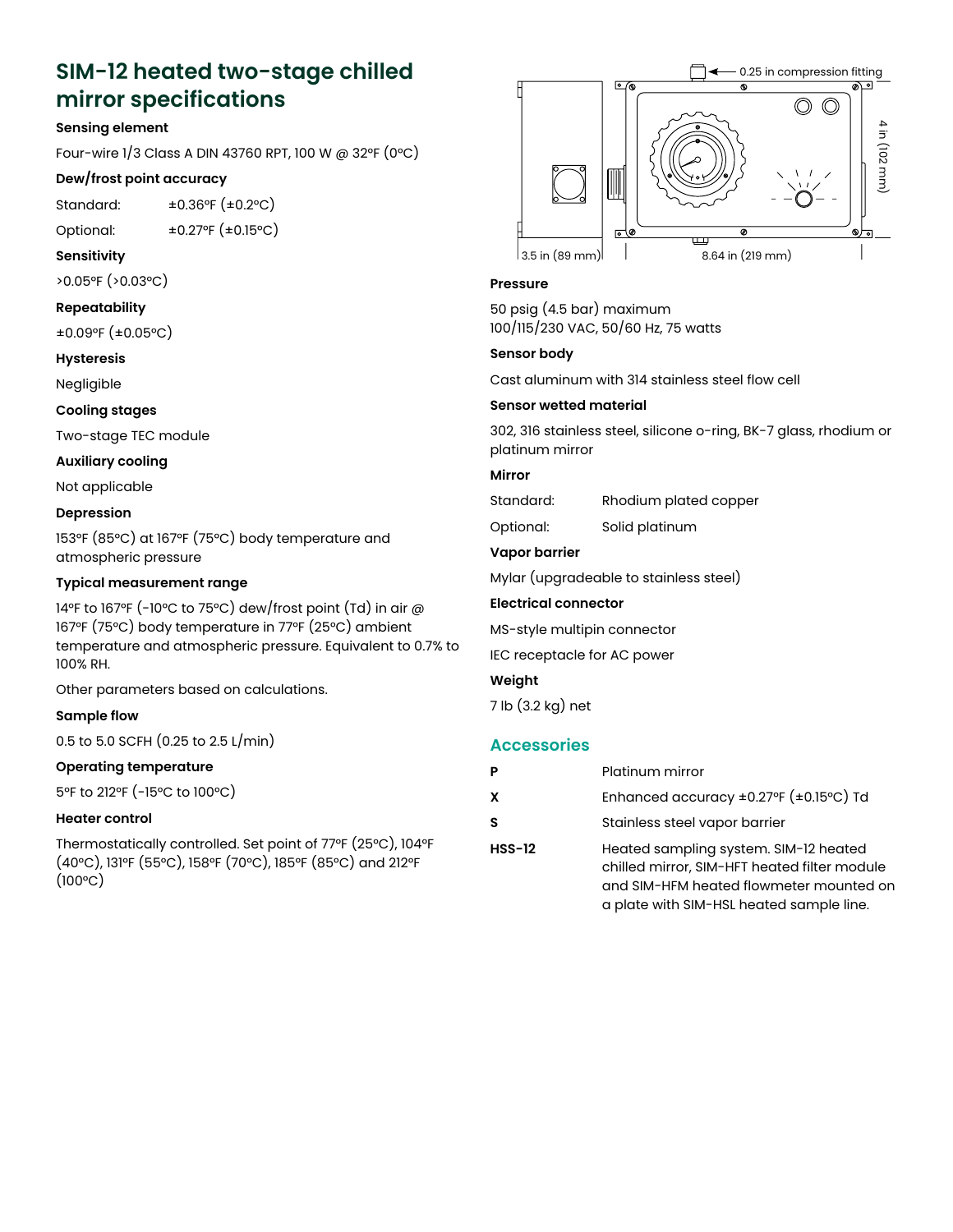# **1311-DR four-stage chilled**  1311-DR Four-Stage Chilled **mirror specifications** Mirror Specifications

#### **Sensing Element**

Four-wire 1/3 Class A DIN 43760 RPT, 100 W @ 32°F (0°C) **Sensing Element**

## Dew/frost point accuracy

Standard: ±0.36°F (±0.2°C)

Optional: ±0.27°F (±0.15°C) **Dew/Frost Point Accuracy**  $\text{J}$ Gi.com  $\text{J}$   $\text{J}$   $\text{J}$   $\text{J}$   $\text{J}$   $\text{J}$   $\text{J}$   $\text{J}$   $\text{J}$   $\text{J}$   $\text{J}$   $\text{J}$   $\text{J}$   $\text{J}$   $\text{J}$   $\text{J}$   $\text{J}$   $\text{J}$   $\text{J}$   $\text{J}$   $\text{J}$   $\text{J}$   $\text{J}$   $\text{J}$   $\text{J}$   $\text{J}$ 

#### $\blacksquare$  **Sensitivity**

>0.05°F (>0.03°C)

# **Repeatability Sensitivity**

±0.09°F (±0.05°C)  $\frac{1}{2}$ 

## **Hysteresis Repeatability**

Negligible

#### **Cooling stages**

Four-stage TEC module **Hysteresis** age ito i

#### **Auxiliary cooling**

Liquid cooling jacket

## Depression, air cooled

171°F (95°C) at 77°F (25°C) and atmospheric pressure **Auxiliary Cooling**

#### **Depression, liquid cooled** sion, liquid cooled

189°F (105°C) with 59°F (15°C) cooling water

## **Typical measurement range Depression, Air Cooled**

- -85°F to 77°F (-65°C to 25°C) dew/frost point (Td) in air  $\oslash$ 77°F (25°C) and atmospheric pressure.
- -103°F to 59°F (-75°C to 15°C) in liquid-cooled mode with **Depression, Liquid Cooled** 59°F (15°C) coolant.  $(1500)$  coolent

Other parameters based on calculations.<br>``

#### **Sample flow** • -85°F to 77°F (-65°C to 25°C) dew/frost point (Td) in air

0.5 to 5.0 SCFH (0.25 to 2.5 L/min)

#### Operating temperature  $\mathbf{r} = \mathbf{r} - \mathbf{r} - \mathbf{r} - \mathbf{r} - \mathbf{r} - \mathbf{r} - \mathbf{r} - \mathbf{r} - \mathbf{r} - \mathbf{r} - \mathbf{r} - \mathbf{r} - \mathbf{r} - \mathbf{r} - \mathbf{r} - \mathbf{r} - \mathbf{r} - \mathbf{r} - \mathbf{r} - \mathbf{r} - \mathbf{r} - \mathbf{r} - \mathbf{r} - \mathbf{r} - \mathbf{r} - \mathbf{r} - \mathbf{r} - \mathbf{r} - \mathbf{r} - \mathbf{r} - \mathbf$

32°F to 95°F (0°C to 35°C) *Other parameters based on calculations.*

#### **Pressure**

300 psig (22 bar) maximum **Sample Flow**  $9(22.59)$  Maximum

#### **Power**

100/115/230 VAC, 50/60 Hz, 300 watts **Operating Temperature**



## **Sensor Body Sensor body**

Cast aluminum with 314 stainless steel flow cell Cast aluminum with 314 stainless steel flow cell

## **Mirror Mirror**

Standard: Rhodium-plated copper Standard: Rhodium-plated copper

Optional: Solid platinum Optional: Solid platinum

# **Sensor Wetted Material Sensor wetted material**

302, 316 stainless steel, silicone o-ring, BK-7 glass, 302, 316 stainless steel, silicone o-ring, BK-7 glass, rhodium or platinum mirror

#### **Vapor barrier**

**Vapor Barrier** Mylar (upgradeable to stainless steel)

#### $\mathcal{M}$  and  $\mathcal{M}$ **Inlet/outlet**

1/4 in (6 mm) OD tubing compression fittings

#### 1/4 in (6 mm) OD tubing compression fittings **Electrical connector**

MS-style multipin connector mates

recontacle for  $\Lambda$ C nov IEC receptacle for AC power

#### **Weight**

34 lb (16 kg) net

## 34 lb (16 kg) net **Accessories**

| - P | Platinum mirror                                     |
|-----|-----------------------------------------------------|
| X   | Enhanced accuracy $\pm 0.27$ °F ( $\pm 0.15$ °C) Td |
| - S | Stainless steel vapor barrier                       |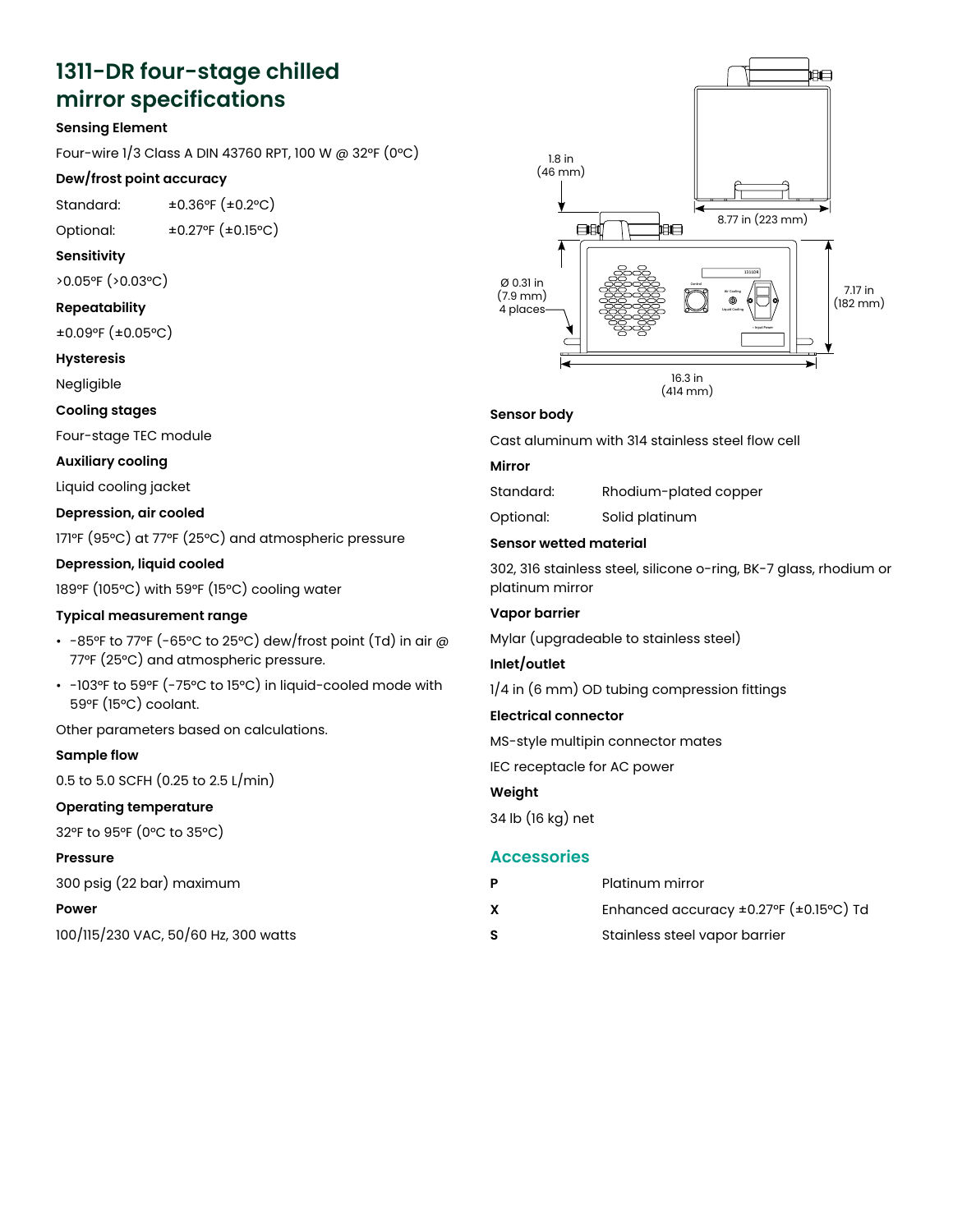# **T-100 four-wire PRTD temperature sensor specifications**

#### **Sensing element**

Four-wire 1/3 Class A DIN 43760 RPT, 100 W @32°F (0°C)

#### **Accuracy**

System at 25°C

Standard: ±0.27°F (±0.15°C)

Optional: ±0.18°F (±0.1°C)

#### **Measurement range**

-148°F to 212°F (-100°C to 100°C)

#### **Response time**

7 seconds for 77°F to 158°F (25°C to 70°C) step change in fluid

#### **Sensor body**

Stainless steel sheath

#### **Cable**

PTFE insulation rated to 302°F (150°C). 10 ft (3 m) standard length.

PTFE cable, 305°F (150°C), 10 ft (3 m) standard length



#### **Fittings**

Adjustable 1/4 in NPT stainless steel compression fitting

#### **Strain relief**

Stainless steel spring

#### **Power**

Low voltage derived from Optica

#### **Weight**

2 lb (0.9 kg) net

#### **Options**

Additional cable length

# **PT series pressure transducer specifications**

#### **Sensing element**

Micro-machined silicon strain gauge

#### **Accuracy**

System at 77°F (25°C), ±0.5% of full scale

#### **Range PT-30A**

0 to 30 psia (0 to 2 bar)

**Range PT-300A**

0 to 300 psia (0 to 21 bar)

**Response time**

1 second for 90% of steady state (10% to 90% change)

#### **Operating ranges**

- -4°F to 176°F (-20°C to 80°C) ambient temperature
- -13°F to 248°F (-25°C to 120°C) process temperature

#### **Temperature effect**

<1% FS on accuracy from 14°F to 122°F (-10°C to 50°C) for pressure 6 psi (0.4 bar)

#### **Power**

9 to 30 VDC. Derived from Optica monitor.



#### **Sensor body material**

316 stainless steel

#### **Sensor wetted material**

316 stainless steel and Hastelloy diaphragm

#### **Cable**

PVC insulation. 10 ft (3 m) standard length process connection 1/4 in F-NPT

### **Weight**

4 lb (1.8 kg) net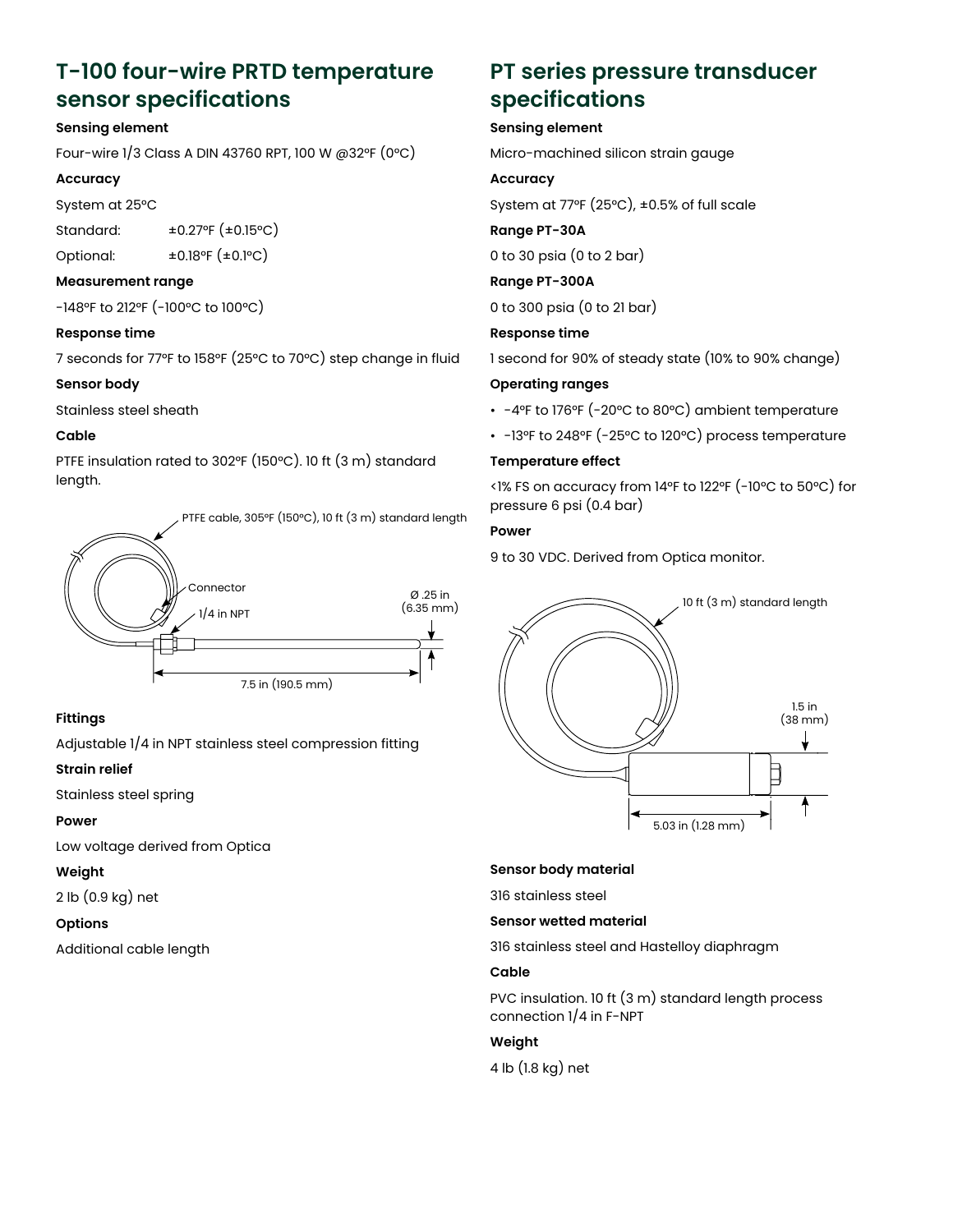#### **Chilled mirror sensor depression** Depression nilled mirror sensor depressid hilled mirror sensor depressio

#### **1111H Single-Stage Chilled Mirror 1111H Single-Stage Chilled Mirror** 45°C depression 45°C depression Chilled Mirror Sensor Single-Stage Chill

# 45°C depression 45°C depression Depression



#### **D2 Two-Stage Chilled Mirror Sensor D2 two-stage chilled mirror sensor body temperature °C Body Temperature °C** who-stage chilled mirror sensor body **Ro** mperature to

**Body Temperature °C** 65°C depression 65°C depression



# **1311-DR Four-Stage Chilled Mirror temperature °C Sensor Body Temperature °C 1311-DR Four-Stage Chilled Mirror 1311-DR four-stage chilled mirror sensor body**

# **Sensor Body Temperature °C** 95°C depression 95°C depression



#### **1211H two-stage chilled mirror sensor body Body Temperature °C temperature °C** 65°C depression **Body Temperature °C**

65°C depression 65°C depression



# **SIM-12 heated two-stage chilled mirror sensor body temperature °C**

**Mirror Sensor Body Temperature °C** 65°C depression

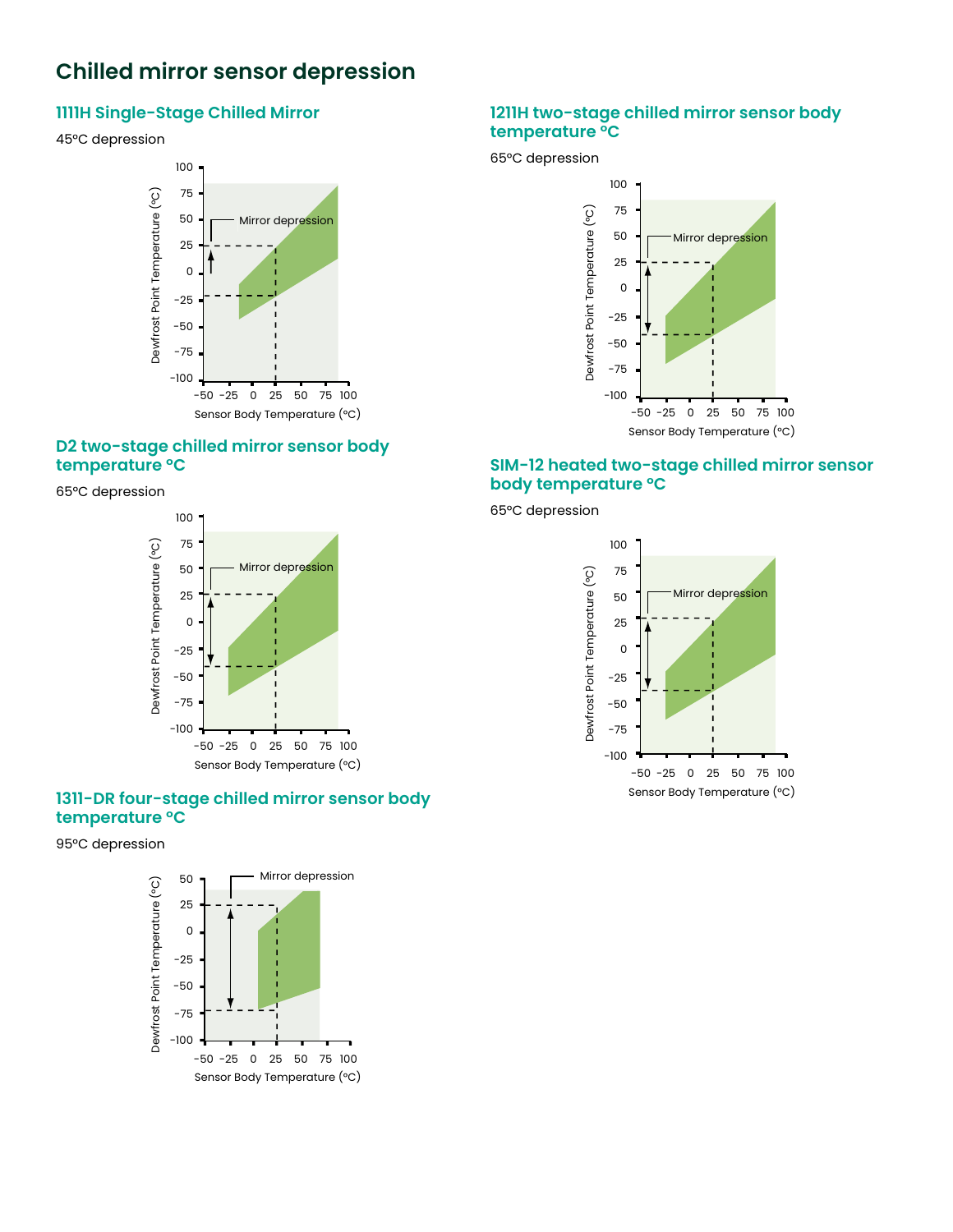# **Accessories** Accessories

# **SSM sampling system specifications SSM Sampling System Specifications**

**Enclosure**

Polycarbonate

Fittings

Brass 1/4 in OD tubing

**Compression internal tubing Fittings** Brassion international

Impolene

**Rotameter** 

 $0.5$  to  $5$  SCFH  $(0.2 \text{ to } 2 \text{ L/min})$ 

**Maximum vacuum Rotameter**

-98 in (-250 mm) of Hg or Hg (250 mm) or Hg

**Free air displacement**

14 SCFH (6.5 L/min)

# Maximum temperature

100°F (38°C)  $\begin{bmatrix} 30 & 1 \end{bmatrix}$ 

**Power** 95 to 265 VAC, 50/60 Hz, 15 watts  $\mathbf{r} = \mathbf{r} \cdot \mathbf{r}$ 

## FM-1 rotameter/needle valve

**Materials** Clear acrylic body, buna-N seals, black glass float, brass **Power** valves  $\frac{95.7}{100.50}$  so  $\frac{1}{2}$  which is too and stated

**Fittings**

. . . . . . . **.**<br>1/4 in compression

**Range Materials**

0.5 to 5 SCFH (0.2 to 2 L/min)  $\overline{5}$  SCFH (0.2 to 2 L/min)

Pressure

100 psig (6 bar) maximum **Fittings**

**Temperature** erature

150°F (65°C) maximum



## **BF-10DX general purpose filter**

**BF-10DX General Purpose Filter** Recommended for dew points ≥32°F (≥0°C)

#### **Materials**

Recommended for dew points ≥32°F (≥0°C) Buna-N Seals Anodized aluminum head, nylon bowl, nylon internals,

Anodized aluminum head, nylon bowl, nylon bowl, nylon bowl, nylon internals, nylon internals, nylon internals, ny **Fittings**

 $1/4$  in compression

**FOOT** to  $-150^{\circ}$ F to 220°F ( $-101^{\circ}$ C to 104°C) Borosilicate glass -150°F to 220°F (-101°C to 104°C) **Porosity Filter** Pressure **Porosity BF-12SS Temperature Filter** 93% of particles over 0.1 µm 150 psig (10 bar) maximum

Box of 10 replacement filter elements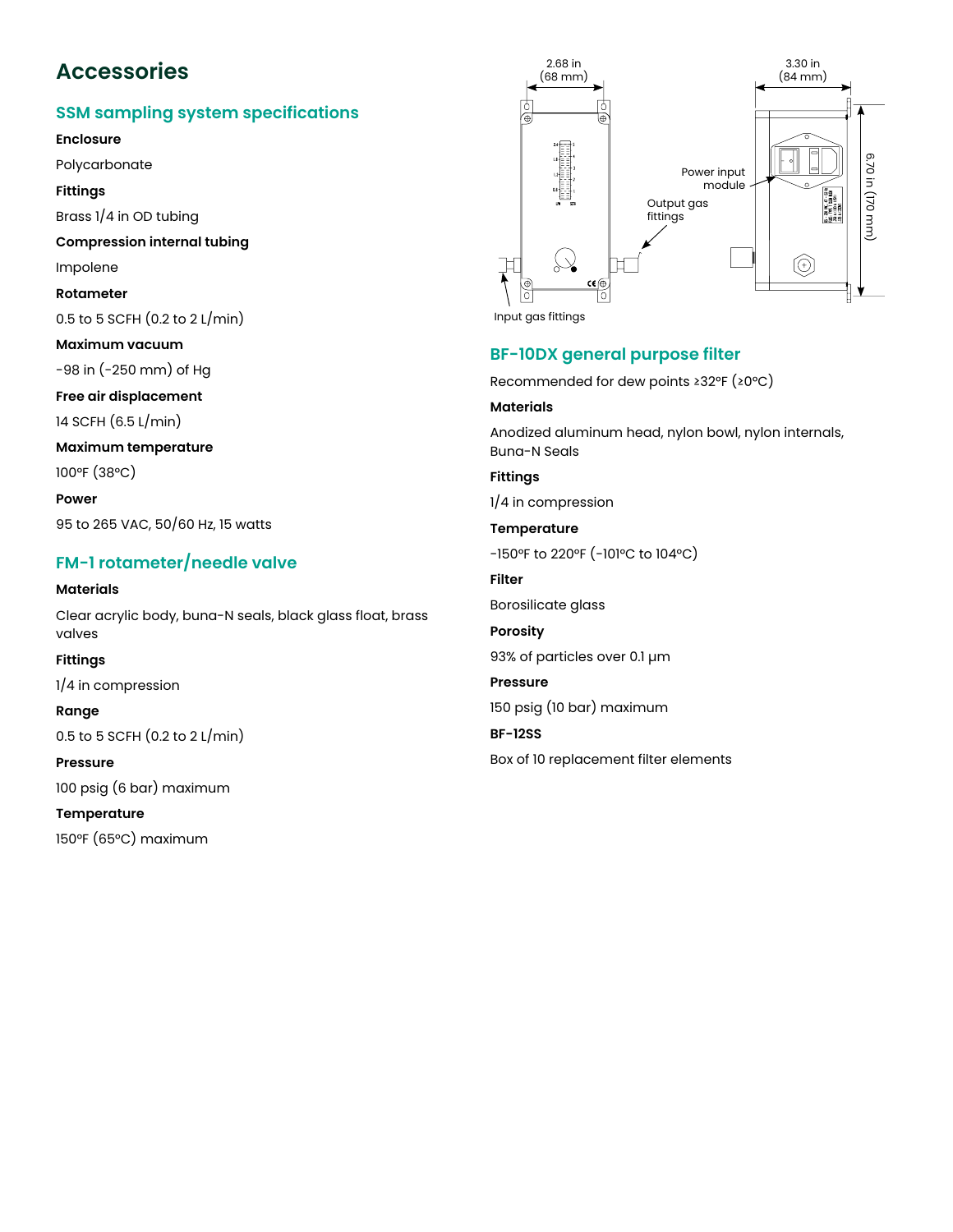## **BF-12SS stainless steel filter BF-12SS Stainless Steel Filter**

Recommended for dew points ≤32°F (≤0°C)

#### **Materials**  $\mathbf{R}$

316 stainless steel head, bowl and internals. Viton seals **Materials**

### **Fittings**

1/4 in (6 mm) compression

## Temperature

-150°F to 220°F (-101°C to 104°C)

#### **Filter**

Borosilicate glass

#### **Porosity**

93% of particles over 0.1 µm **Filter** Borosilicate glass

#### **Pressure**

340 bar (5000 psig) maximum **Porosity**

#### **BF-12SS**  $\mathbf{S}$  of particles over  $\mathbf{S}$  over  $\mathbf{S}$

Box of ten replacement filter elements<br>**Pressure** 



1.19 in (30 mm)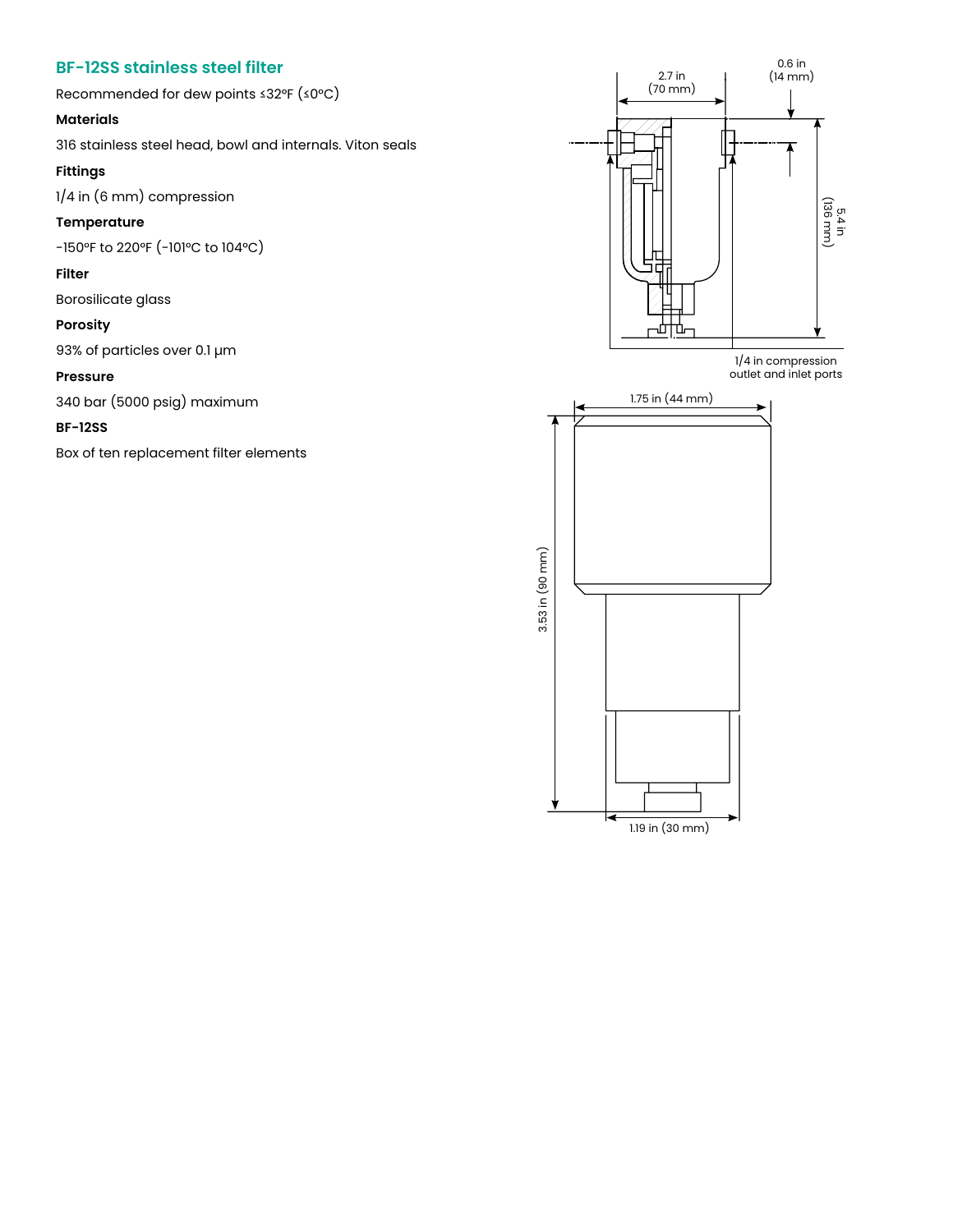# **Ordering code guide**

# **O P A 1 0 A C 1 A O**

## **Optica Monitor**

#### **Color VGA Display With Logger/Ethernet**

- **A** Benchtop
- **B** Benchtop with rack mount bracket

#### **Optica Channel One**

- **1** Unit to be sold with new chilled mirror (see sensor section)
- **2** Use the existing D2 (conversion cable 2160 required)
- **3** Use with existing 1111H, 1211H, SIM-12H and 1311DR (conversion cable 2160 required)
- **4** Use with existing 1311XR (conversion cable 2140 required) 1 Unit to be sold with new chilled mirror (see sensor section)

#### **Default Code**

**0** Default code

## **Chilled Mirror Cable**

#### **Cable Type**

- **0** No cable required
- **C** Adapter cable for existing sensor/cable installation 2 ft (.61 m)
- **A** 10 ft (3 m) standard length
- **X** Specify length in ft (m)

### **Chilled Mirror Sensor**

#### **Sensor**

- **0** No sensor
- **A** 1111H
- **B** 1111H-GE
- **C** D2
- **D** 1211H

#### **SIM-12**

- **E** 100 VAC
- **F** 115 VAC
- **G** 230 VAC

#### **HSS-12**

- **H** 100 VAC
- **J** 115 VAC
- **K** 230 VAC

#### **1311DR**

- **L** 100 VAC
- **M** 115 VAC
- **N** 230 VAC

### **Accuracy and mirror**

- **1** S/R/M standard accuracy, rhodium mirror, mylar vapor barrier
- **2** S/P/M standard accuracy, platinum mirror, mylar vapor barrier
- **3** S/P/P standard accuracy, platinum mirror, stainless steel vapor barrier
- **4** X/R/M enhanced accuracy, rhodium mirror, mylar vapor barrier
- **5** X/P/M enhanced accuracy, platinum mirror, mylar vapor barrier
- **6** X/P/P enhanced accuracy, platinum mirror, stainless steel vapor barrier
- **7** S/R/P standard accuracy, rhodium mirror, stainless steel vapor barrier (D2)
- **8** X/R/P enhanced accuracy, rhodium mirror, stainless steel vapor barrier (D2)
- **9** S/P/P standard accuracy, platinum mirror, stainless steel vapor barrier (D2)

### **Temperature Sensor**

#### **Sensor**

- **0** No temperature sensor
- **A** T-100 with 10 ft (3 m) cable (standard accuracy)
- **B** T-100 with 10 ft (3 m) cable (enhanced accuracy)
- **X** T-100 with build to fit cable (standard accuracy)
- **Z** T-100 with 10 ft (3 m) cable (enhanced accuracy)

#### **Pressure sensors**

- **0** No pressure sensor
- **A** PT-30A 10 ft (3 m) cable (standard)
- **B** PT-30A build-to-fit cable
- **X** PT-300A 10 ft (3 m) cable (standard)
- **Z** PT-300A build-to-fit cable